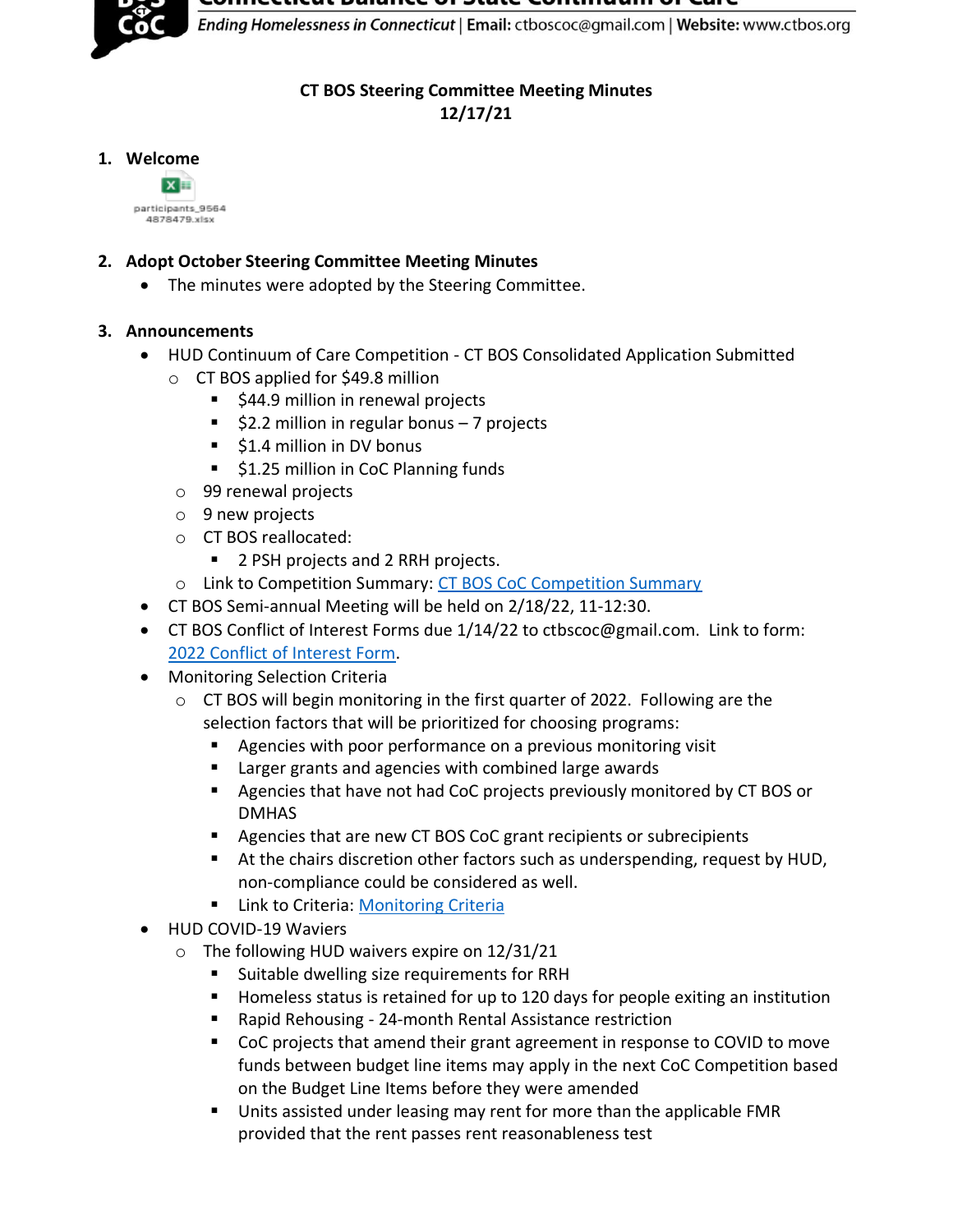- Disability determination can be based solely on staff-recorded observation of disability. Other documentation does not have to be provided within 45 days
- CoC Program funds may be used for up to 6 months of a program participant's utility arrears and up to 6 months of program participant's rent arrears
- Initial term of all leases may be one month.

# **4. Consumer Leadership Involvement Program (CLIP) Updates**

- CLIP Consultants introduced themselves to the SC.
- Currently CLIP is reviewing BOS Goverance document and will provide comments and feedback.
- It was noted that there are consumers in BOS who may not have information about or have trouble accessing grievance procedures. f/u: This item to be added to the January SC agenda.

## **5. Vote on CT BOS 2022 Point-in-time Homeless Count Methodology**

- The methodology was reviewed during the November SC meeting and sent out in advance to the SC.
- **Motion: To approve the CT BOS 2022 Point-in-time Homeless Count Methodology. Motion is approved.**

# **6. Update from ACT on Point-in-time count of Persons Experiencing Homelessness**

- The deadline for provider data entry in the PIT database is 2/1/22.
- Provider training dates for the PIT will be announced shortly.

## **7. System Performance Measures (SPM) – CCEH**

- There is an increase in length of time homeless from 2019 to 2020. Providers should do the following as part of data QA:
	- $\circ$  Look for any outliers or unrealistic value s for the date homelessness first started
	- $\circ$  Review longest stay lengths to be sure enrollments were closed out properly
	- o Check for overlapping enrollments
	- o Review Move-in Date for RRH and PSH programs for missing values
- There has been a decrease in both earned and non-earned income from 2019 to 2020. To ensure data quality, providers should:
	- o Review the APR for missing data or data errors for income amounts
	- o Confirm that income is being collected at each assessment
	- o Review programs to identify strategies or resources that might help to increase client income
- SPM Clean-up
	- o Webinars to guide through 4 key data elements
		- Recordings available at<https://cceh.org/provider-resources/webinars/>
	- o Data clean up guides are available at:<https://cceh.org/data-quality/>
	- o CCEH will follow up on outstanding data errors